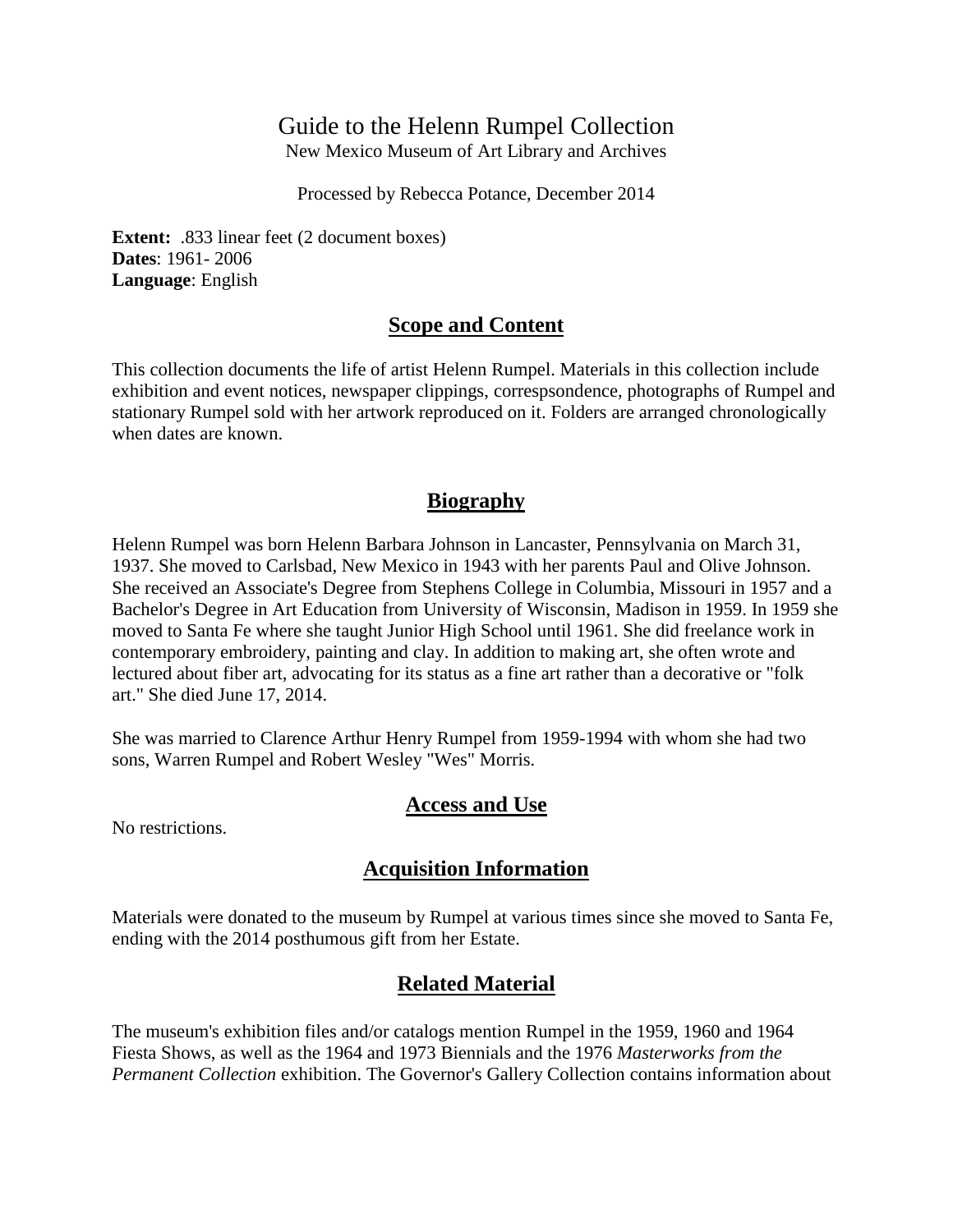Rumpel's work in the 1980 *Contemporary Craftsmen* exhibition file. The museum library also has a biographical file on Rumpel.

## **Contents**

## Box 1

| Folder 1             | Personal correspondence                                  |
|----------------------|----------------------------------------------------------|
| Folder <sub>2</sub>  | Unsent cards, calendars and bookmarks with Rumpel's work |
| Folder 3             | Undated exhibitions and events                           |
| Folder 4             | Exhibitions and events, 1961-1969                        |
| Folder 5             | Exhibitions and events, 1970-1972                        |
| Folder <sub>6</sub>  | Exhibitions and events in 1973                           |
| Folder <sub>7</sub>  | Exhibitions and events in 1974                           |
| Folder <sub>8</sub>  | Exhibitions and events in 1975                           |
| Folder 9             | Exhibitions and events in 1976                           |
| Folder 10            | Exhibitions and events in 1977                           |
| Folder 11            | Exhibitions and events in 1978                           |
| Folder 12            | Exhibitions and events in 1979                           |
| Folder 13            | Exhibitions and events in 1980                           |
| Folder 14            | Exhibitions and events in 1981                           |
| Folder 15            | Exhibitions and events in 1982                           |
| Folder 16            | Exhibitions and events in 1983                           |
| Folder 17            | Exhibitions and events in 1984                           |
| Folder 18            | Exhibitions and events in 1985                           |
| Folder 19            | Exhibitions and events in 1986                           |
| Folder <sub>20</sub> | Exhibitions and events in 1987                           |